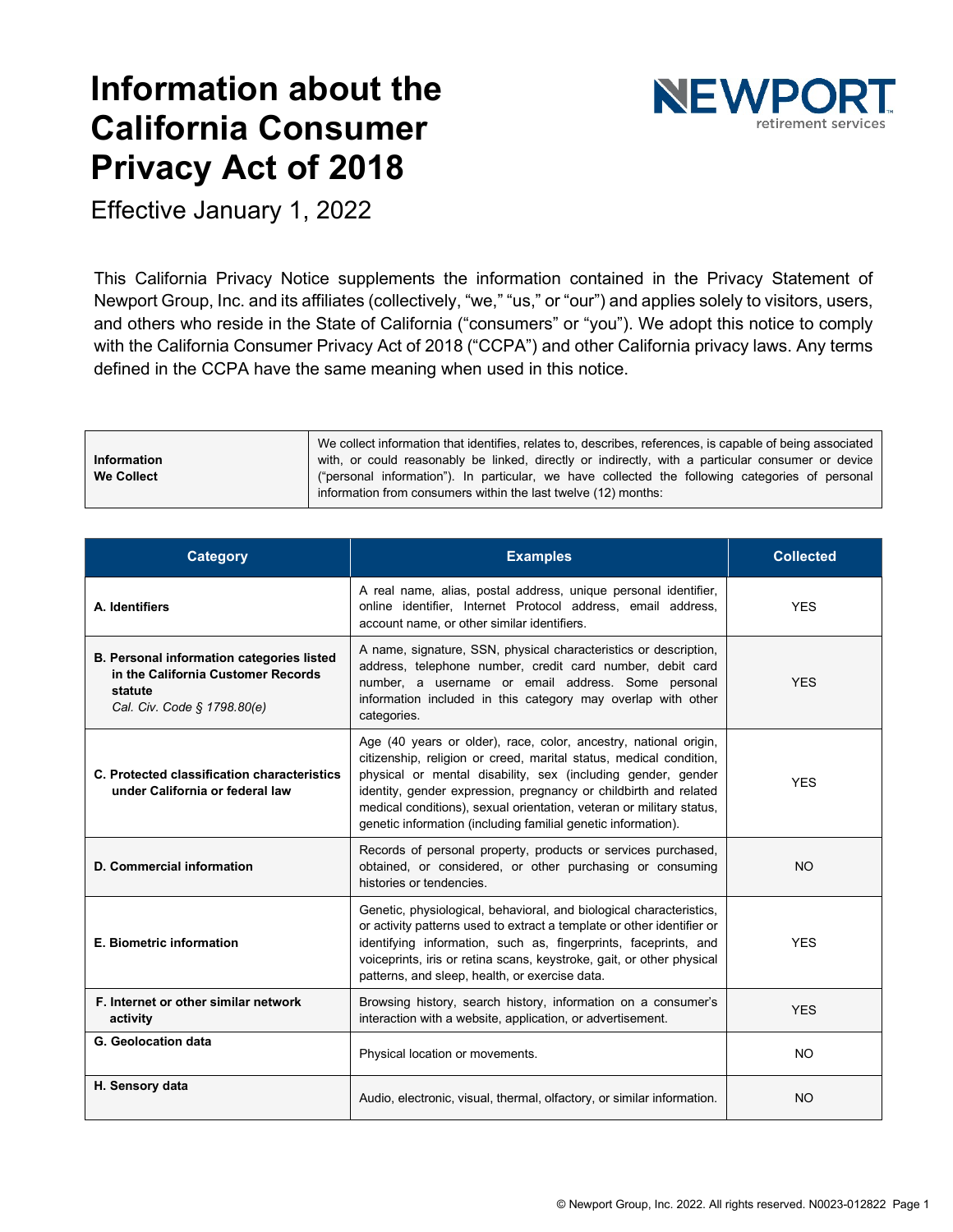| I. Professional or employment-related<br>information                                                                                        | Current or past job history or performance evaluations.                                                                                                                                                                                                                                        | <b>YES</b> |
|---------------------------------------------------------------------------------------------------------------------------------------------|------------------------------------------------------------------------------------------------------------------------------------------------------------------------------------------------------------------------------------------------------------------------------------------------|------------|
| J. Non-public education information<br>Per the Family Educational Rights and<br>Privacy Act (20 U.S.C. Section 1232g,<br>34 C.F.R. Part 99) | Education records directly related to a student maintained by an<br>educational institution or party acting on its behalf, such as<br>grades, transcripts, class lists, student schedules, student<br>identification codes, student financial information, or student<br>disciplinary records. | <b>NO</b>  |
| K. Inferences drawn from other personal<br>information                                                                                      | Profile reflecting a person's preferences, characteristics,<br>psychological trends, predispositions, behavior, attitudes,<br>intelligence, abilities, and aptitudes.                                                                                                                          | NO.        |

## **Personal information does not include:**

- Publicly available information from government records.
- De-identified or aggregated consumer information.
- Information excluded from the CCPA's scope, like:
	- Health or medical information covered by the Health Insurance Portability and Accountability Act of 1996 (HIPAA) and the California Confidentiality of Medical Information Act (CMIA) or clinical trial data;
	- Personal information covered by certain sector-specific privacy laws, including the Fair Credit Reporting Act (FRCA), the Gramm-Leach-Bliley Act (GLBA) or California Financial Information Privacy Act (FIPA), and the Driver's Privacy Protection Act of 1994.

## **We obtain the categories of personal information listed above from the following categories of sources:**

- Directly from our clients or their agents. *For example, from documents that our clients provide to us related to the services for which they engage us.*
- When you open an account or an account is opened on your behalf by your employer.
- When you make a distribution from your account or make or change an investment choice.
- Directly and indirectly from activity on our website (www.newportgroup.com). *For example, from submissions through our website portal or website usage details collected automatically.*
- From third parties that interact with us in connection with the services we perform. *For example, from service providers that we engage to provide services.*

## **Use of Personal Information**

We may use or disclose the personal information we collect for one or more of the following business purposes:

- To fulfill or meet the reason for which the information is provided. *For example, to process transactions, maintain your accounts, meet requirements with insurance carriers.*
- To provide you with information, products or services that you request from us.
- To provide you with email alerts, regarding transactions or activity related to your account.
- To carry out our obligations and enforce our rights arising from any contracts entered into between us and you or your employer and us.
- Product development, including to develop and improve our products, services, and website, and to present its contents to you.
- As necessary or appropriate to protect the rights, property or safety of us, our clients or others.
- To respond to law enforcement requests and as required by applicable law, court order, or governmental regulations.
- To respond to state and federal regulatory requests or investigations.
- As described to you when collecting your personal information or as otherwise set forth in the CCPA.

We will not collect additional categories of personal information or use the personal information we collected for materially different, unrelated, or incompatible purposes without providing you notice.